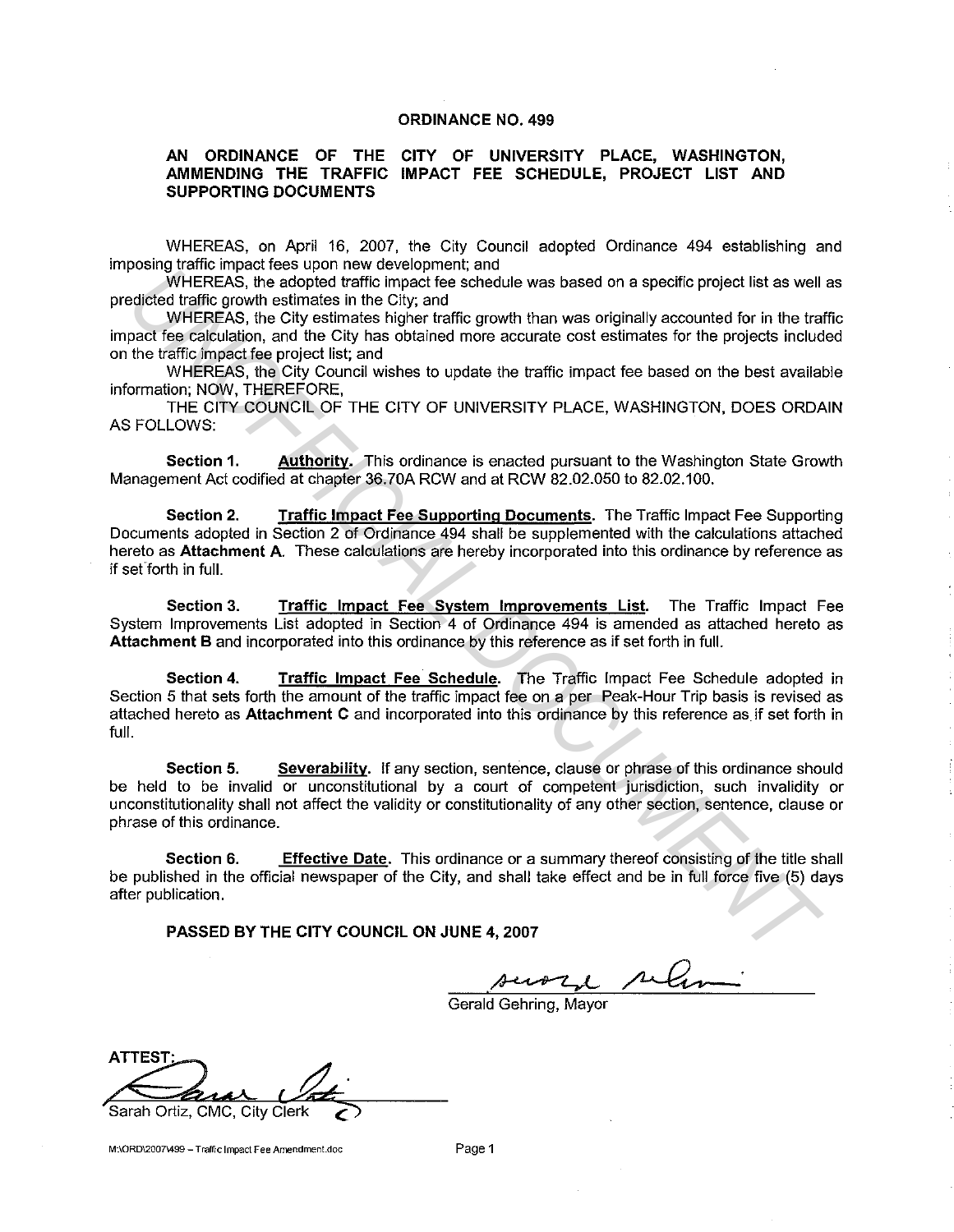# **APPROVED AS TO FORM:**

Janean Parker, City Attorney

Published: 06/06/07 Effective Date: 06/11 /07 **UNIFICIAL OSCOCATION**<br>
DESCRIPTION CONTROL CONTROL OF CONTROL CONTROL OF CONTROL CONTROLLER CONTROLLER CONTROLLER CONTROLLER CONTROLLER CONTROLLER CONTROLLER CONTROLLER CONTROLLER CONTROLLER CONTROLLER CONTROLLER CONTROLL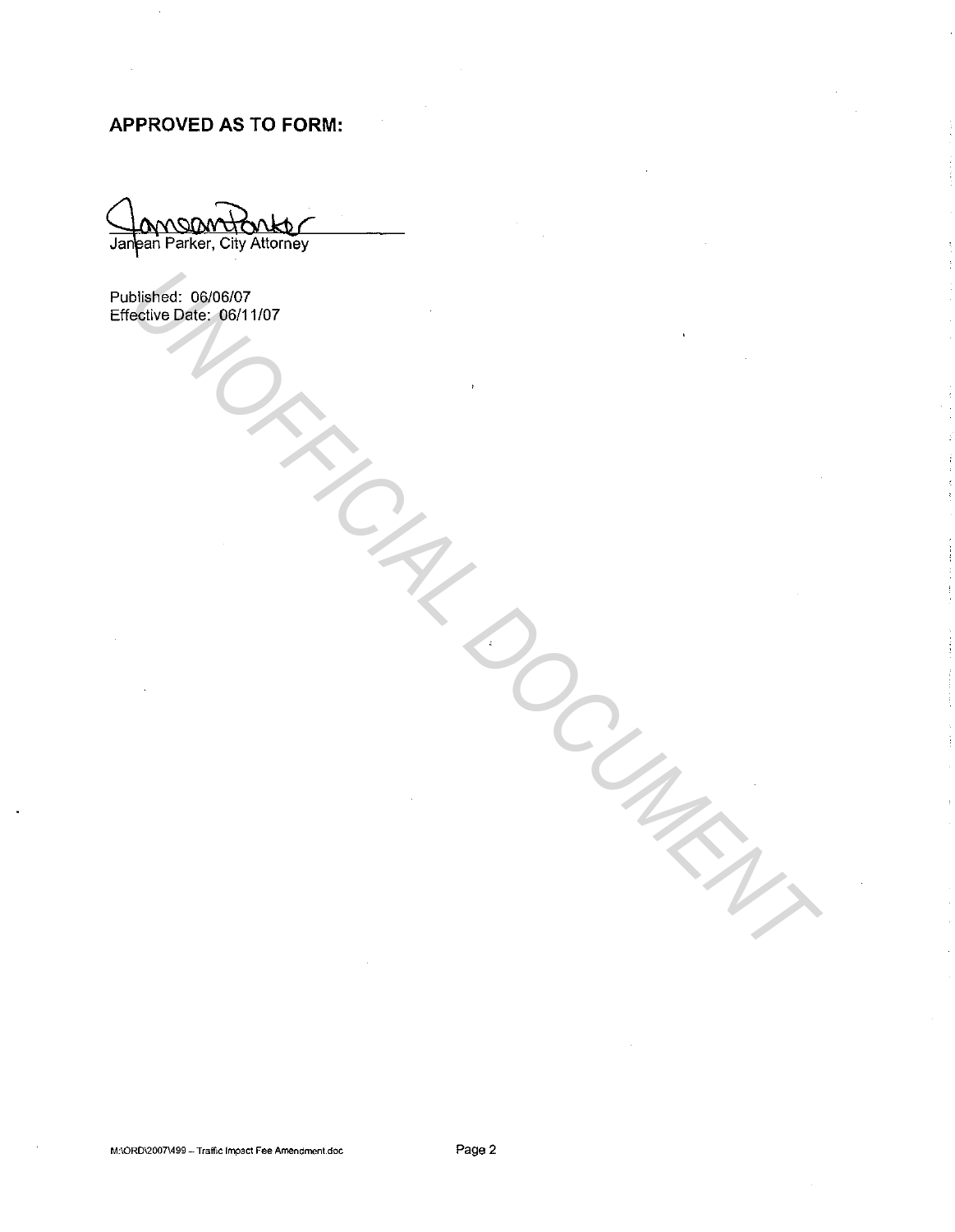# ATTACHMENT A

# TRAFFIC IMPACT FEE SUPPORTING DOCUMENTS SUPPLEMENT ATTACHMENT A<br>
TRAFFIC IMPACT FEE SUPPORTING DOCUMENTS<br>
SUPPLEMENT<br>
A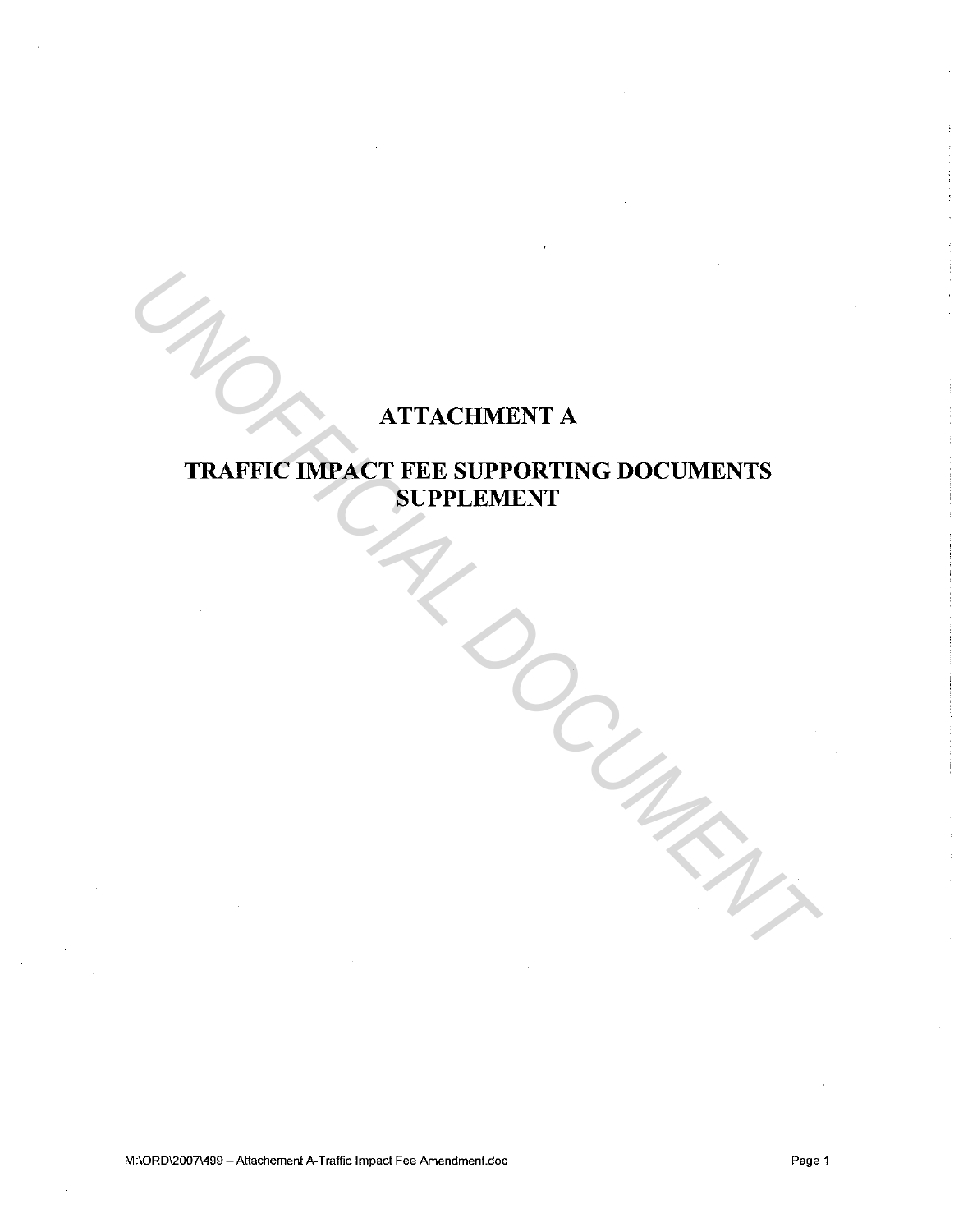# **City of University Place**

Transportation Impact Fee Study

Revised Fee Calculation (Including Town Center Projects)

# I. Net Cost Basis

| l. Net Cost Basis                                                                                                                                                                                         |                                                                              |
|-----------------------------------------------------------------------------------------------------------------------------------------------------------------------------------------------------------|------------------------------------------------------------------------------|
| A. Recoverable Existing System Costs                                                                                                                                                                      | \$<br>5,831,935                                                              |
| <b>B. Transportation Improvement Project Costs</b><br>Roadway and Traffic Projects<br><b>Town Center Projects</b><br>less: Beginning Cash Balance<br><b>Net Project Costs</b>                             | \$<br>3,186,094<br>4,748,738<br>(14, 136)<br>7,920,696                       |
| <b>B. Credit for Outside Funding Sources</b><br>Grants [a]<br>Other<br>less: Total Outside Funding Sources                                                                                                | 1,742,553<br>S<br>(1,742,553)                                                |
| C. Credit for Other Future Funding Sources<br><b>General Fund</b><br>Arterial Street Fuel Tax Fund<br>2nd 1/4% Real Estate Excise Tax (REET)<br>New Gas Tax Proceeds<br><b>Interest Earnings</b><br>Total | \$<br>49,000<br>875,595<br>1,391,139<br>750,000<br>67,500<br>\$<br>3,133,234 |
| <b>Estimated Cumulative Growth</b>                                                                                                                                                                        | 12.61%                                                                       |
| less: Proportionate Share of Other Sources                                                                                                                                                                | (395,075)                                                                    |
| <b>Net Cost Basis</b>                                                                                                                                                                                     | \$<br>11,615,002                                                             |
| II. Charge Basis                                                                                                                                                                                          |                                                                              |
| Projected increase in Number of Peak-hour Trips                                                                                                                                                           | 2,408                                                                        |
| III. Traffic Impact Fee                                                                                                                                                                                   |                                                                              |
| Impact Fee per Peak-hour Trip                                                                                                                                                                             | 4,824<br>\$                                                                  |
| [a] Based on the historical experience, 22% of the total project cost is assumed to be grant funded.                                                                                                      |                                                                              |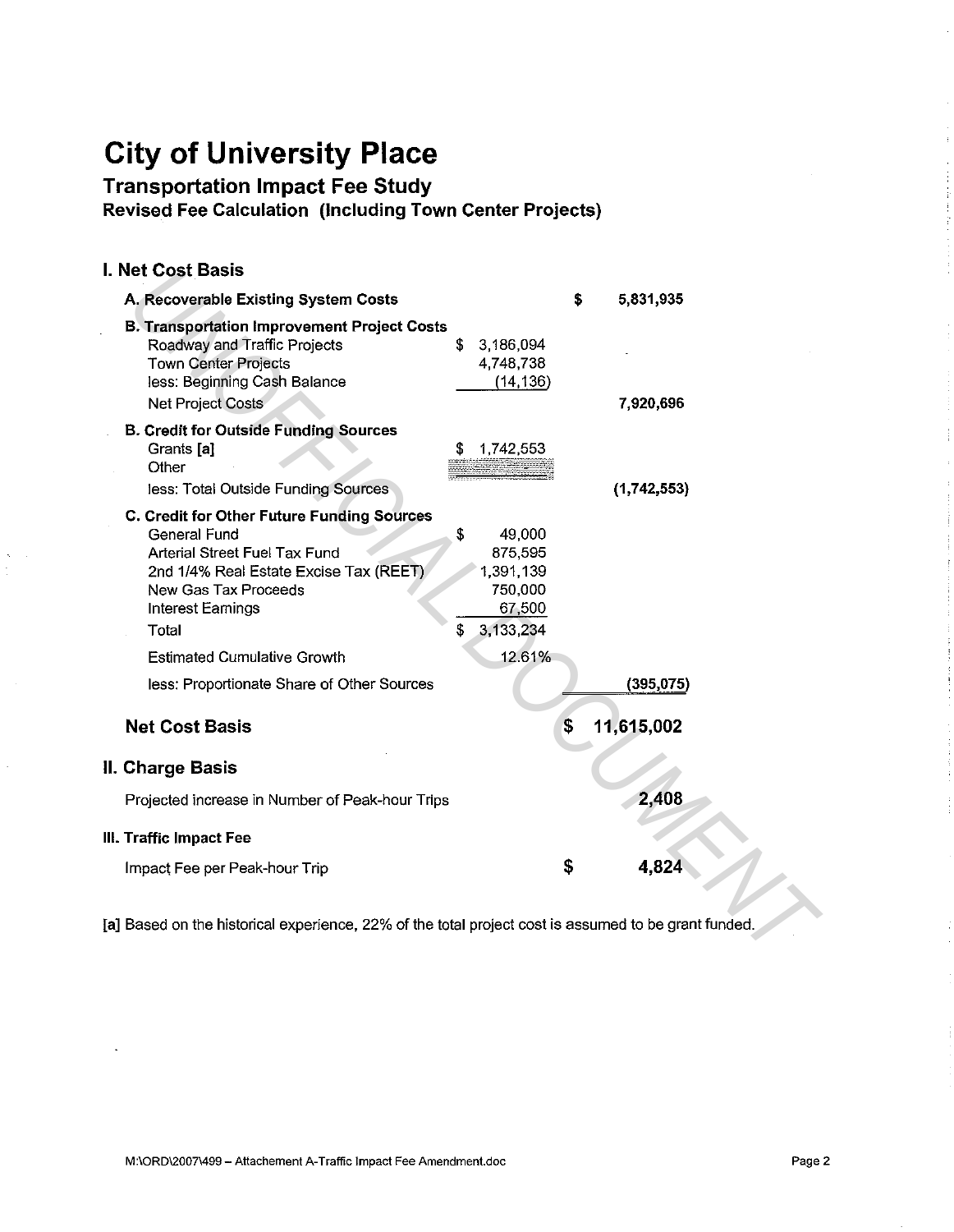# **City of University Place**

# Transportation Impact Fee Study

Daily Trip Ends Growth & Charge Basis (including Town Center Projects)

| Annual Growth Rate | 1.00%           |         |
|--------------------|-----------------|---------|
| 2005               | Daily Trip Ends | 166,858 |

# Estimate of 6-Year Growth

|                                   | Years                          | <b>Daily Trip Ends</b> | % of Growth in<br><b>Total</b> | <b>Impact Fee Basis</b><br>(Increase in Peak<br><b>Hour Trips)</b> |
|-----------------------------------|--------------------------------|------------------------|--------------------------------|--------------------------------------------------------------------|
| <b>Base Year</b>                  | 2005                           | 166,858                |                                |                                                                    |
| Year 1                            | 2006                           | 168,527                |                                |                                                                    |
| Year <sub>2</sub>                 | 2007                           | 170,212                |                                |                                                                    |
| Year <sub>3</sub>                 | 2008                           | 171,914                |                                |                                                                    |
| Year <sub>4</sub>                 | 2009                           | 173,633                |                                |                                                                    |
| Year <sub>5</sub>                 | 2010                           | 175,369                |                                |                                                                    |
| Year <sub>6</sub>                 | $2011 -$                       | 177,123                | 5.80%                          | 1.026.5                                                            |
|                                   | Town Center - Forecasted Trips | 13,810                 |                                | 1,381.0                                                            |
|                                   |                                |                        |                                |                                                                    |
| <b>TOTAL</b>                      |                                | 190,933                | 12.61%                         | 2,407.5                                                            |
|                                   |                                |                        |                                |                                                                    |
| <b>Estimate of 20-Year Growth</b> | Years                          | <b>Daily Trip Ends</b> | % of Growth in<br><b>Total</b> | <b>Hour Trips)</b>                                                 |
| Year 20                           | 2025                           | 196,580                | 15.12%                         |                                                                    |
|                                   | Town Center - Forecasted Trips | 13,810                 |                                | <b>Impact Fee Basis</b><br>(Increase in Peak<br>2,972.2<br>1,3810  |

# Estimate of 20-Year Growth

|              | Years                          | <b>Daily Trip Ends</b> | % of Growth in<br><b>Total</b> | Impact Fee Basis<br>(Increase in Peak<br><b>Hour Trips)</b> |
|--------------|--------------------------------|------------------------|--------------------------------|-------------------------------------------------------------|
| Year 20      | 2025                           | 196,580                | 15.12%                         | 2,972.2                                                     |
|              | Town Center - Forecasted Trips | 13,810                 |                                | as en 1                                                     |
| <b>TOTAL</b> |                                | 210,390                | 20.69%                         | 4,353.2                                                     |

% Share of 6-year Growth in Total Added Capacity (20-year growth) 55.30%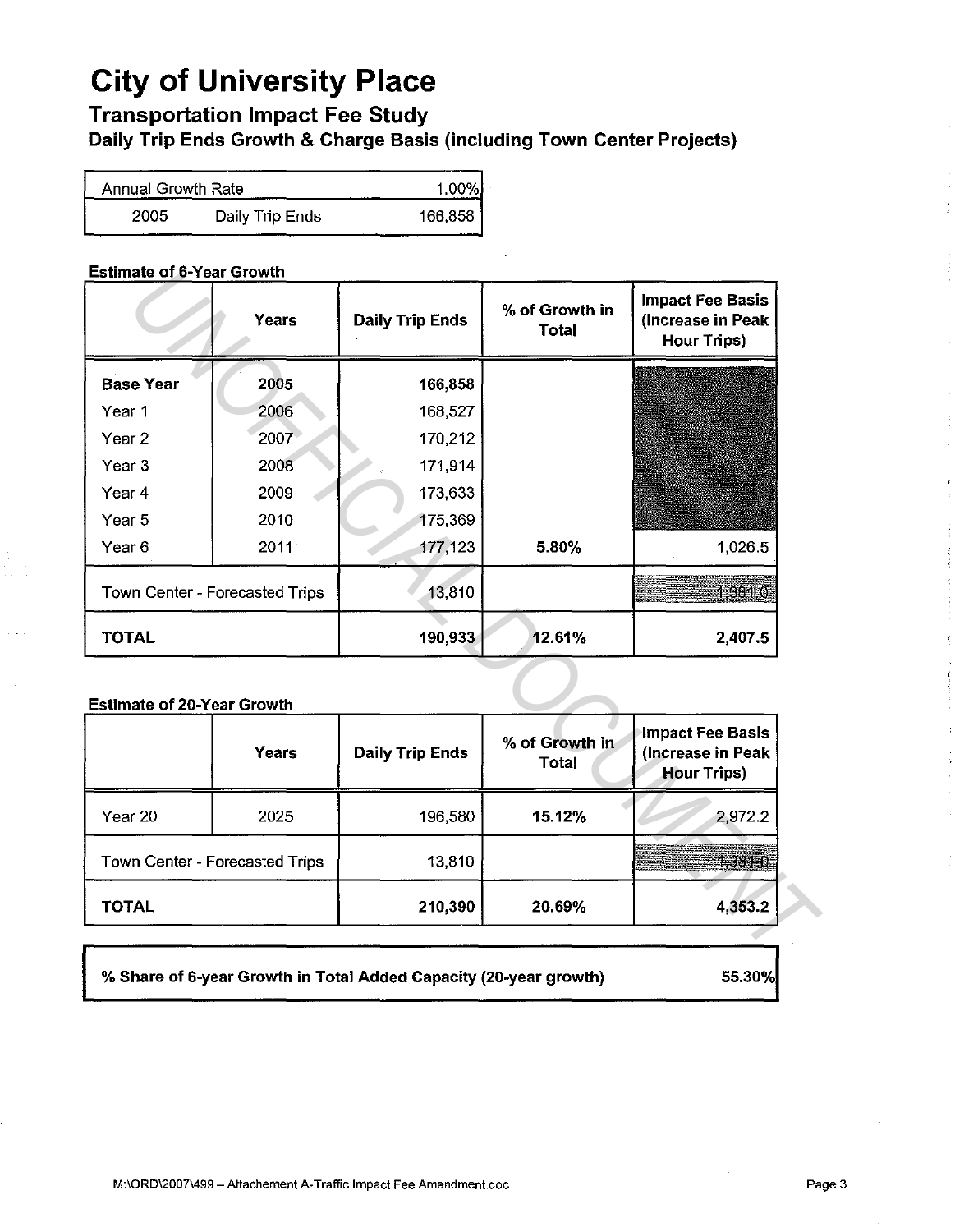| Project | Project                 |                                                                                                                                                                                                                                                                                                                                                                                                                            | Rev. 1 Project<br>Costs |         | <b>Rev. 1 Impact Fee Eligibility</b><br>Rev. 1% Allocation<br>Rev. 1 \$ Allocation<br>fal |                        |                      |              |                               |
|---------|-------------------------|----------------------------------------------------------------------------------------------------------------------------------------------------------------------------------------------------------------------------------------------------------------------------------------------------------------------------------------------------------------------------------------------------------------------------|-------------------------|---------|-------------------------------------------------------------------------------------------|------------------------|----------------------|--------------|-------------------------------|
| Type    | Number                  | <b>Project Name</b>                                                                                                                                                                                                                                                                                                                                                                                                        | Total                   |         | <b>Expansion Existing Need</b>                                                            | Expansion              | <b>Existing Need</b> | % Share      | \$ Share                      |
|         | 1                       | Bridgeport Way Phase 3/4 (South Cty Limits to Cirque Drive W.)                                                                                                                                                                                                                                                                                                                                                             | S                       |         | \$                                                                                        | \$                     |                      | 55.30%i      | S                             |
|         | $\overline{\mathbf{c}}$ | Bridgeport Way W. Phase 5 (19th St. W. to 27th St. W.)                                                                                                                                                                                                                                                                                                                                                                     |                         |         |                                                                                           |                        |                      | 55.30%       |                               |
|         | 4a                      | 67th Avenue (Regents Blvd, to 19th Street) Phase 1 [b]                                                                                                                                                                                                                                                                                                                                                                     | 2,000.000               | 100.00% | 0.00%                                                                                     | 2,000,000              |                      | 55,30%       | 1,106,091                     |
|         | 4 <sub>b</sub>          | 67th Avenue (Regents Bivd, to 19th Street) Phase 2 [b]                                                                                                                                                                                                                                                                                                                                                                     |                         |         |                                                                                           |                        |                      | 55.30%       |                               |
|         | 9                       | Alameda Extension North (Cirque Drive W. to 40th St. W.)                                                                                                                                                                                                                                                                                                                                                                   |                         |         |                                                                                           |                        |                      | 55.30%       |                               |
|         | 12                      | Grandview Drive - Phase 5 (27th Street to 19th Street)                                                                                                                                                                                                                                                                                                                                                                     |                         |         |                                                                                           |                        |                      | 55.30%       |                               |
|         | 13                      | Alameda Connection South (Southern terminus to 67th Ave. W.) [c]                                                                                                                                                                                                                                                                                                                                                           | 650,000                 | 80.00%  | 20.00%                                                                                    | 520,000                | 130 000              | 55.30%       | 287.584                       |
|         | 16                      | Cirque Drive Phase 4 (Grandview Drive to Sunset Drive)                                                                                                                                                                                                                                                                                                                                                                     |                         |         |                                                                                           |                        |                      | 55.30%       |                               |
|         | 17                      | Sunset Drive Traffic Calming Cirque Drive to 19th Street)                                                                                                                                                                                                                                                                                                                                                                  |                         |         |                                                                                           |                        |                      | 55.30%       |                               |
|         | 18                      | Chambers Creek Road "B" Lower (Chambers Bay Bridge to 64th St.)                                                                                                                                                                                                                                                                                                                                                            |                         |         |                                                                                           |                        |                      | 55.30%       |                               |
|         | 22                      | Elwood Drive (29th Street to 27th Street)                                                                                                                                                                                                                                                                                                                                                                                  |                         |         |                                                                                           |                        |                      | 55.30%       |                               |
|         | 23                      | 35th Street Phase 1 (Grandview Drive to Larson Lane)                                                                                                                                                                                                                                                                                                                                                                       |                         |         |                                                                                           |                        |                      | 55.30%       |                               |
|         | 24                      | 35th Street Phase 2 (Drexler Drive to 67th Avenue)                                                                                                                                                                                                                                                                                                                                                                         |                         |         |                                                                                           |                        |                      |              |                               |
|         | 25                      | Beckonridge Drive (Grandview Drive to Cirque Drive)                                                                                                                                                                                                                                                                                                                                                                        |                         |         |                                                                                           |                        |                      | 55.30%       |                               |
|         | 26                      | Lemmons Beach/31st Street/Parkway ( City Limits to Elwood Drive)                                                                                                                                                                                                                                                                                                                                                           |                         |         |                                                                                           |                        |                      | 55.30%       |                               |
|         | 31                      | Elwood Drive (Cirque Drive to 40th Street)                                                                                                                                                                                                                                                                                                                                                                                 |                         |         |                                                                                           |                        |                      | 55.30%       |                               |
|         | 34                      | 37th Street Connection (Sunset Drive to 7900 Block)                                                                                                                                                                                                                                                                                                                                                                        | 865,000                 | 80.00%  | 20.00%                                                                                    | 692,000                | 173,000              | 55.30%       | 382 707                       |
|         | 35                      | 57th Avenue Connection (Cirque Drive to 5800 Block)                                                                                                                                                                                                                                                                                                                                                                        | 915,000                 | 60,00%  | 40.00%                                                                                    | 549,000                | 366 000              | 55.30%       | 303,622                       |
|         | 42                      | 40th Street and Bridgeport Intersection                                                                                                                                                                                                                                                                                                                                                                                    | 750,000                 | 100.00% | $0.00\%$                                                                                  | 750,000                |                      | 55.30%       | 414,784                       |
|         | 43                      | 27th Street and Bridgeport Intersection                                                                                                                                                                                                                                                                                                                                                                                    | 750,000                 | 100.00% | $0.00\%$                                                                                  | 750,000                |                      | 55.30%       | 414,784                       |
|         | 44                      | 40th Street and 67th Avenue Intersection                                                                                                                                                                                                                                                                                                                                                                                   | 500.000                 | 100.00% | $0.00\%$                                                                                  | 500,000                |                      | 55.30%       | 276 523                       |
|         | 45                      | Cirque Drive and 67th Avenue Intersection                                                                                                                                                                                                                                                                                                                                                                                  |                         |         |                                                                                           |                        |                      | 55.30%       |                               |
|         |                         | <b>TOTAL</b>                                                                                                                                                                                                                                                                                                                                                                                                               | 6,430,000<br>s          |         |                                                                                           | ۱\$.<br>5,761,000   \$ | 669,000              |              | \$3,186,094                   |
|         |                         | [a] Reflects the share of 6-year growth in total added capacity (20-year growth).<br>[b] Phase 1 consists of constructing intersection improvements at Regents and Mildred and constructing a new NB lane. Phase 2 consists of constructing bikelanes/shoulders, curb, gutter, and sidewalk on both sides.<br>[c] The cost estimate of this project has been reevaluated and revised.<br><b>TOWN CENTER PROJECTS</b><br>G. | Rev. 1 Project          |         |                                                                                           |                        |                      |              | Rev. 1 Impact Fee Eligibility |
| Project | Project                 | <b>Project Name</b>                                                                                                                                                                                                                                                                                                                                                                                                        | Costs                   |         | Rev. 1% Allocation                                                                        | Rev. 1 \$ Allocation   |                      |              | fal                           |
| Type    | Number                  |                                                                                                                                                                                                                                                                                                                                                                                                                            | Total                   |         | Expansion Existing Need                                                                   | Expansion              | <b>Existing Need</b> | % Share      | \$ Share                      |
|         | 15                      | Drexler Drive North (37th Street to 35th Street)                                                                                                                                                                                                                                                                                                                                                                           | 2,713,723<br>s          | 100.00% | 0.00%                                                                                     | 2.713,723              |                      | $55.30\%$ \$ | 1,500,812                     |
|         | 19                      | Larson Lane North / 35th St. (3600 blk to 35th St. / Larson Lane to Bridgeport)                                                                                                                                                                                                                                                                                                                                            | 1,760,000               | 100.00% | 0.00%                                                                                     | 1,760,000              |                      | 55.30% \$    | 973,360                       |
|         | 36                      | Drexler Drive South (40th Street to 42nd Street) [c]                                                                                                                                                                                                                                                                                                                                                                       |                         |         |                                                                                           |                        |                      | 55.30% \$    |                               |
|         | 37 <sub>z</sub>         | Larson Lane South (37th to 38th)                                                                                                                                                                                                                                                                                                                                                                                           | 500,000                 | 100.00% | $0.00\%$                                                                                  | 500,000                |                      | 55.30% \$    | 276.523                       |
|         | 37 <sub>b</sub>         | Larson Lane South (38th to 40th)                                                                                                                                                                                                                                                                                                                                                                                           |                         |         |                                                                                           |                        |                      | 55.30% \$    |                               |
|         | 37 <sub>c</sub>         | Larson Lane South (3600 blk to 37th and 40th to 42nd)                                                                                                                                                                                                                                                                                                                                                                      |                         |         |                                                                                           |                        |                      | 55.30% \$    |                               |
|         | 382                     | 42nd Street (Drexler to Bridgeport)                                                                                                                                                                                                                                                                                                                                                                                        |                         |         |                                                                                           |                        |                      | 55.30% \$    |                               |
|         | 38b                     | 42nd Street (Bridgeport to Larson)                                                                                                                                                                                                                                                                                                                                                                                         |                         |         |                                                                                           |                        |                      | 55.30% \$    |                               |
|         | 39                      | Mall Drive (74th Avenue to 76th Avenue)                                                                                                                                                                                                                                                                                                                                                                                    |                         |         |                                                                                           |                        |                      | 55.30% \$    |                               |
|         | 40                      | Bridgeport Way / 35th St. Town Center Enhancements                                                                                                                                                                                                                                                                                                                                                                         |                         |         |                                                                                           |                        |                      | 55.30%       | - \$                          |
|         | 41                      | Town Center Drive - Market Street (Bridgeport Way to 37th Street)                                                                                                                                                                                                                                                                                                                                                          | 3,612,804               | 100.00% | 0.00%                                                                                     | 3,612,804              |                      |              | 55.30% \$1,998,044            |

 $\mathbb{Z}_2$ 

 $\frac{1}{3}$ 

### ROADWAY & TRAFFIC PROJECTS

|      |                   | TOWN CENTER PROJECTS                                                            |                                |           |                    |                                |                     |               |                                      |  |                     |
|------|-------------------|---------------------------------------------------------------------------------|--------------------------------|-----------|--------------------|--------------------------------|---------------------|---------------|--------------------------------------|--|---------------------|
|      | Project   Project |                                                                                 | Rev. 1 Project<br><b>Costs</b> |           | Rev. 1% Allocation |                                | Rev. 1 S Allocation |               | <b>Rev. 1 Impact Fee Eligibility</b> |  |                     |
| Турө | Number            | <b>Project Name</b>                                                             |                                | Total     |                    | <b>Expansion Existing Need</b> | Expansion           | Existing Need | % Share                              |  | \$ Share            |
|      | 15                | Drexler Drive North (37th Street to 35th Street)                                |                                | 2,713,723 | 100.00%            | 0.00%                          | 2,713,723           |               | $55.30\%$ \$                         |  | 1,500.812           |
|      | 19                | Larson Lane North / 35th St. (3600 blk to 35th St. / Larson Lane to Bridgeport) |                                | 1,760,000 | 100.00%            | 0.00%                          | 1,760,000           |               | 55.30% \$                            |  | 973,360             |
|      | 36                | Drexler Drive South (40th Street to 42nd Street) [c]                            |                                |           |                    |                                |                     |               | 55.30% \$                            |  |                     |
|      | 37 <sub>5</sub>   | Larson Lane South (37th to 38th)                                                |                                | 500,000   | 100,00%            | $0,00\%$                       | 500,000             |               | 55.30% \$                            |  | 276.523             |
|      | 37 <sub>b</sub>   | Larson Lane South (38th to 40th)                                                |                                |           |                    |                                |                     |               | 55.30% \$                            |  |                     |
|      | 37 <sub>c</sub>   | Larson Lane South (3600 blk to 37th and 40th to 42nd)                           |                                |           |                    |                                |                     |               | 55.30% \$                            |  |                     |
|      | 382               | 42nd Street (Drexler to Bridgeport)                                             |                                |           |                    |                                |                     |               | 55.30% \$                            |  |                     |
|      | 38b               | 42nd Street (Bridgeport to Larson)                                              |                                |           |                    |                                |                     |               | 55.30% \$                            |  |                     |
|      | 39                | Mall Drive (74th Avenue to 76th Avenue)                                         |                                |           |                    |                                |                     |               | 55.30% \$                            |  |                     |
|      | 40                | Bridgeport Way / 35th St. Town Center Enhancements                              |                                |           |                    |                                |                     |               | 55.30% \$                            |  |                     |
|      | 41                | Town Center Drive - Market Street (Bridgeport Way to 37th Street)               |                                | 3,612,804 | 100.00%            | 0.00%                          | 3,612,804           |               |                                      |  | 55.30% \$ 1,998.044 |
|      |                   | TOTAL                                                                           |                                | 8,586,527 |                    |                                | 8,586,527 \$        |               |                                      |  | \$4,748,738         |

5 15016,527

**S. 7.034.832** 

 $\beta$ 

[a] Reflects the share of 6-year growth in total added capacity (20-year growth).

GRAND TOTAL FOR THE

e stati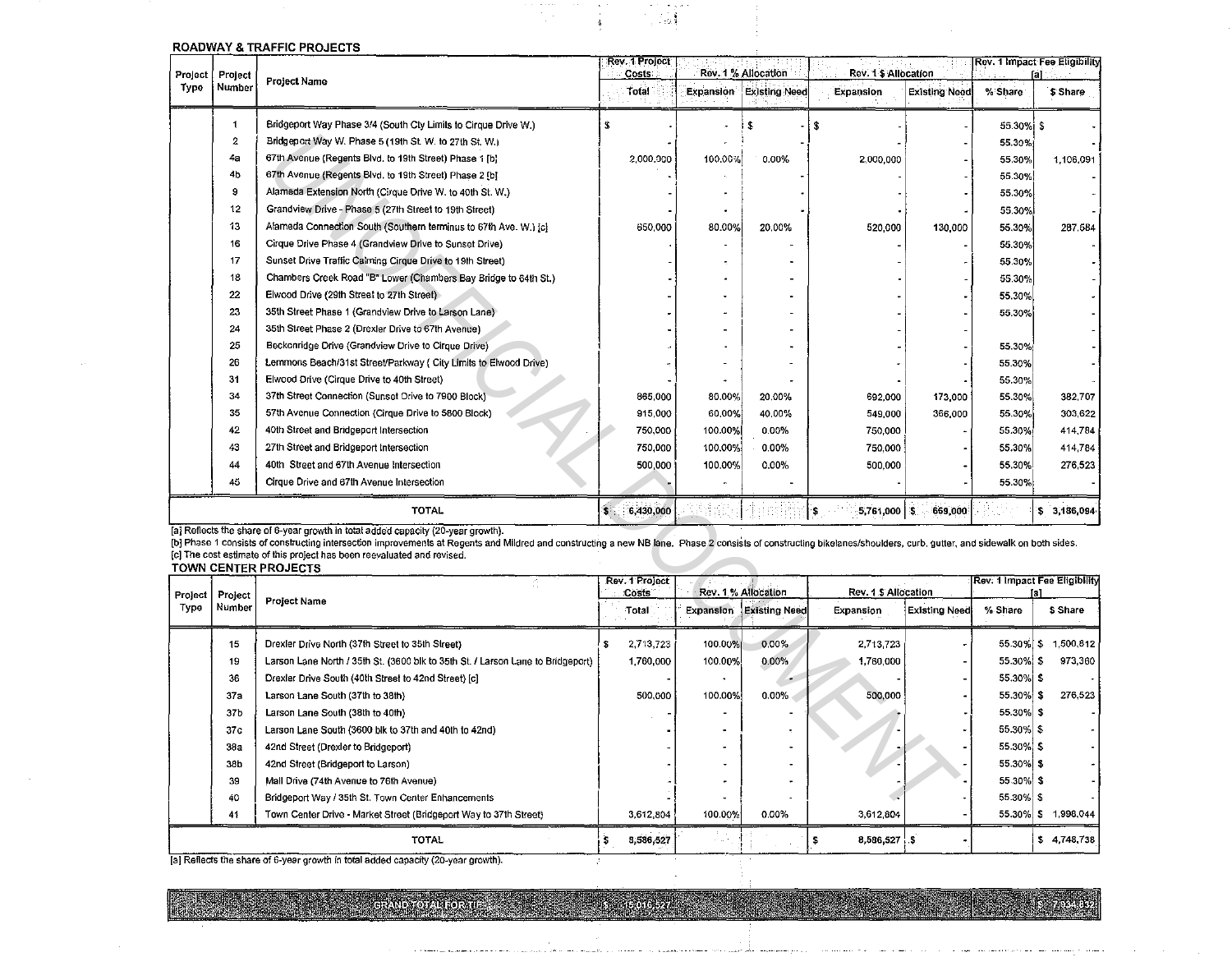## **ATTACHMENT B**

| <b>Traffic Impact Fee Project List</b><br>TIF: \$4,824                                               |                      |                  |                              |                  |                         |  |  |  |  |  |
|------------------------------------------------------------------------------------------------------|----------------------|------------------|------------------------------|------------------|-------------------------|--|--|--|--|--|
|                                                                                                      | <b>Project Costs</b> |                  | <b>Percentage Allocation</b> | \$ Allocation    |                         |  |  |  |  |  |
| <b>Project Name</b>                                                                                  |                      | <b>Expansion</b> | <b>Existing Need</b>         | Expansion        | <b>Existing</b><br>Need |  |  |  |  |  |
| 67th Avenue (Regents Blvd, to 19th Street) Phase 1                                                   | 2,000,000            | 100.00%          | 0.00%                        | 2,000,000        |                         |  |  |  |  |  |
| Alameda Connection South (Southern terminus to 67th Ave. W.)                                         | 650,000              | 80.00%           | 20.00%                       | 520,000          | 130,000                 |  |  |  |  |  |
| 37th Street Connection (Sunset Drive to 7900 Block)                                                  | 865,000              | 80.00%           | 20.00%                       | 692,000          | 173,000                 |  |  |  |  |  |
| 57th Avenue Connection (Cirque Drive to 5800 Block)                                                  | 915,000              | 60.00%           | 40.00%                       | 549,000          | 366,000                 |  |  |  |  |  |
| 40th Street and Bridgeport Intersection                                                              | 750,000              | 100.00%          | 0.00%                        | 750,000          |                         |  |  |  |  |  |
| 27th Street and Bridgeport Intersection                                                              | 750,000              | 100.00%          | 0.00%                        | 750,000          |                         |  |  |  |  |  |
| 40th Street and 67th Avenue Intersection                                                             | 500,000              | 100.00%          | 0.00%                        | 500,000          |                         |  |  |  |  |  |
| Drexler Drive North (37th Street to 35th Street)                                                     | 2,713,723            | 100.00%          | 0.00%                        | 2,713,723        |                         |  |  |  |  |  |
| Larson Lane North / 35th St. (3600 blk to 35th St. / Larson Lane to Bridgeport)                      | 1,760,000            | 100.00%          | 0.00%                        | 1,760,000        |                         |  |  |  |  |  |
| Larson Lane South (37th to 38th)                                                                     | 500,000              | 100.00%          | 0.00%                        | 500,000          |                         |  |  |  |  |  |
| Town Center Drive - Market Street (Bridgeport Way to 37th Street)                                    | 3,612,804            | 100.00%          | 0.00%                        | 3,612,804        |                         |  |  |  |  |  |
| <b>TOTAL</b>                                                                                         | 15,016,527<br>\$     |                  |                              | \$<br>14,347,527 | \$669,000               |  |  |  |  |  |
| A more detailed description is included in the City's adopted 6 year Transportation Improvement Plan |                      |                  |                              |                  |                         |  |  |  |  |  |
|                                                                                                      |                      |                  |                              |                  |                         |  |  |  |  |  |
|                                                                                                      |                      |                  |                              |                  |                         |  |  |  |  |  |
|                                                                                                      |                      |                  |                              |                  |                         |  |  |  |  |  |
|                                                                                                      |                      |                  | $\mathcal{L}$                |                  |                         |  |  |  |  |  |
|                                                                                                      |                      |                  |                              |                  |                         |  |  |  |  |  |
|                                                                                                      |                      |                  |                              |                  |                         |  |  |  |  |  |